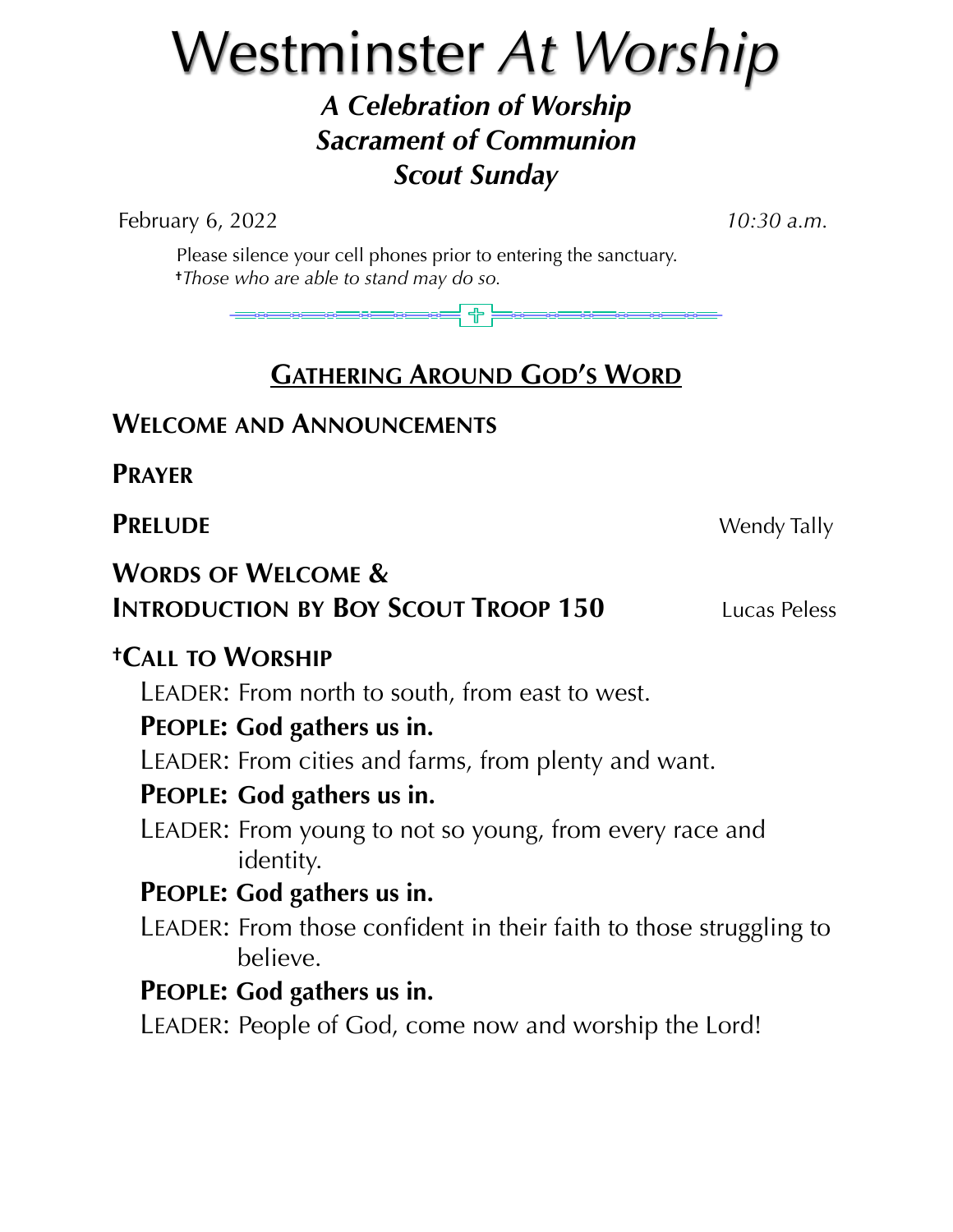#### **OPENING HYMN**

*"They'll Know We Are Christians"* Chancel Choir Recording

#### **CALL TO CONFESSION**

**UNISON PRAYER OF CONFESSION**

**Merciful God, you have created us to be one body, but but we confess that too often we seek to be islands unto ourselves. Those of us who are eyes say we have no need of the feet. Those of us who are hands say we have no need of the ears. Some of us make ourselves to be more important than we are. Some of us are guilty of the opposite, convincing ourselves we are less important than we really are. Help us to embrace our place within your Body, to treat each part of the Body with great respect, and to arrange ourselves to do your will the best way we can. Amen.**

**— A Time of Silent Confession —**

#### **ASSURANCE OF PARDON**

Through the life, death, and resurrection of Jesus, you and I are forgiven.

**Thanks be to God. Alleluia! Amen.**

#### **†SHARING GOD'S PEACE**

Rejoicing in the brightness of God's blessings, let us share signs of peace. The peace of Christ be with you.

#### **And also with you.**

## **PROCLAIMING GOD'S WORD**

**PRAYER FOR ILLUMINATION SUMMARY OF THE LAW** 

**Exodus 20:1-17**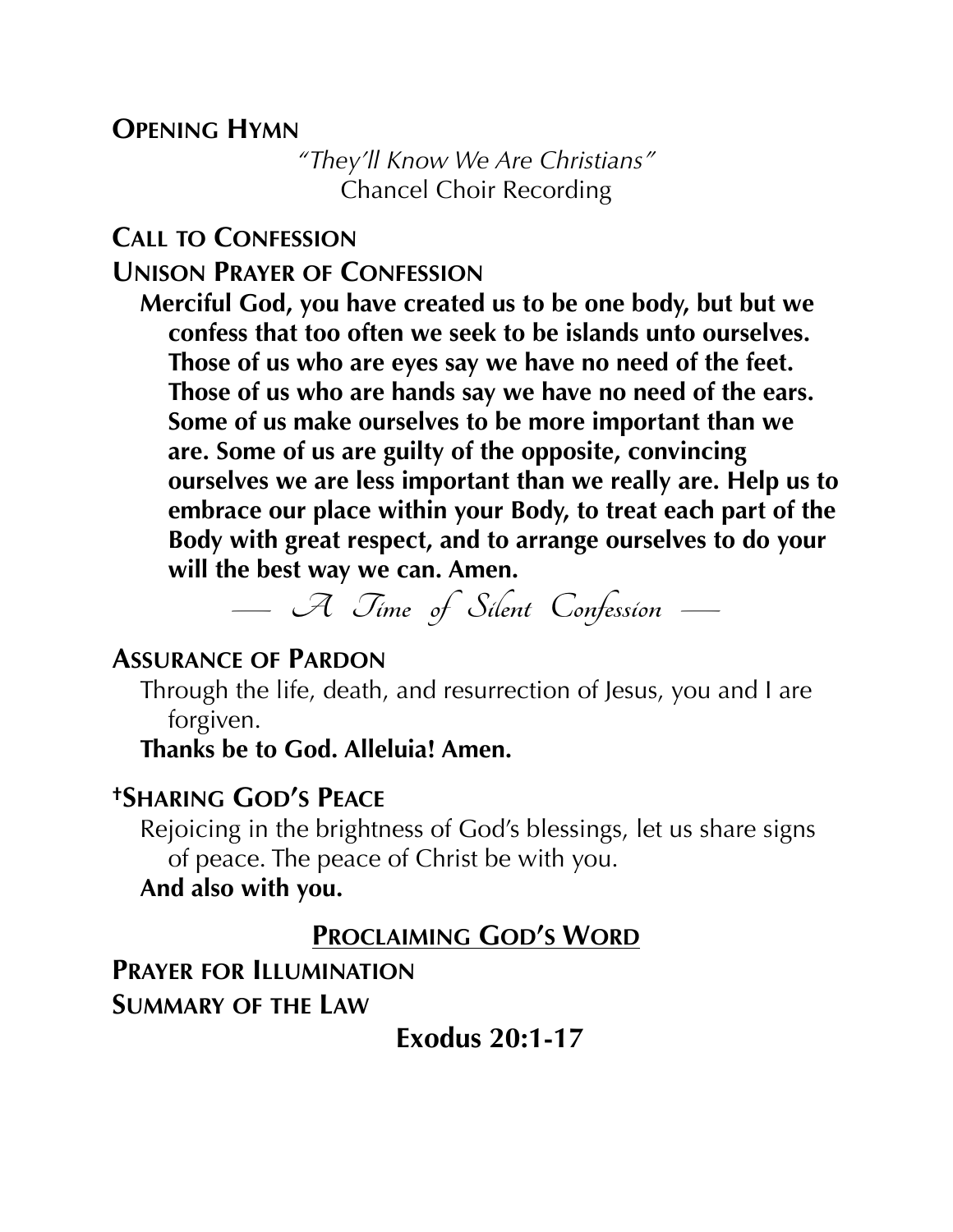#### **READINGS FROM THE SCRIPTURES**

 **Gospel Lesson Mark 1:16-20**

## **Epistle Lesson 1 Corinthians 1:10-17**

#### **SERMON**

 *"Gather Together Across Difference"* Rev. Jamie Milton

#### **INVITATION TO DISCIPLESHIP**

## **OFFERING OURSELVES AND OUR GIFTS TO GOD OFFERTORY** SCHRADER

*"Lord, Listen to Your Children Praying"* Chancel Choir Recording

#### **UNISON PRAYER OF DEDICATION**

**O Lord our God, we want to follow all your commandments to love only you, not worshipping the things of this world; to love our neighbor freely, not desiring for ourselves something they possess. Accept these offerings, we pray, and teach us to be generous, giving fully of ourselves that we may truly be the body of Christ in this world. Amen.**

*†AFFIRMATION OF FAITH* **Nicene Creed** 

- **We believe in one God, the Father, the Almighty, maker of heaven and earth, of all that is, seen and unseen.**
- **We believe in one Lord, Jesus Christ, the only Son of God, eternally begotten of the Father, God from God, light from light, true God from true God, begotten, not made, of one Being with the Father; through him all things were**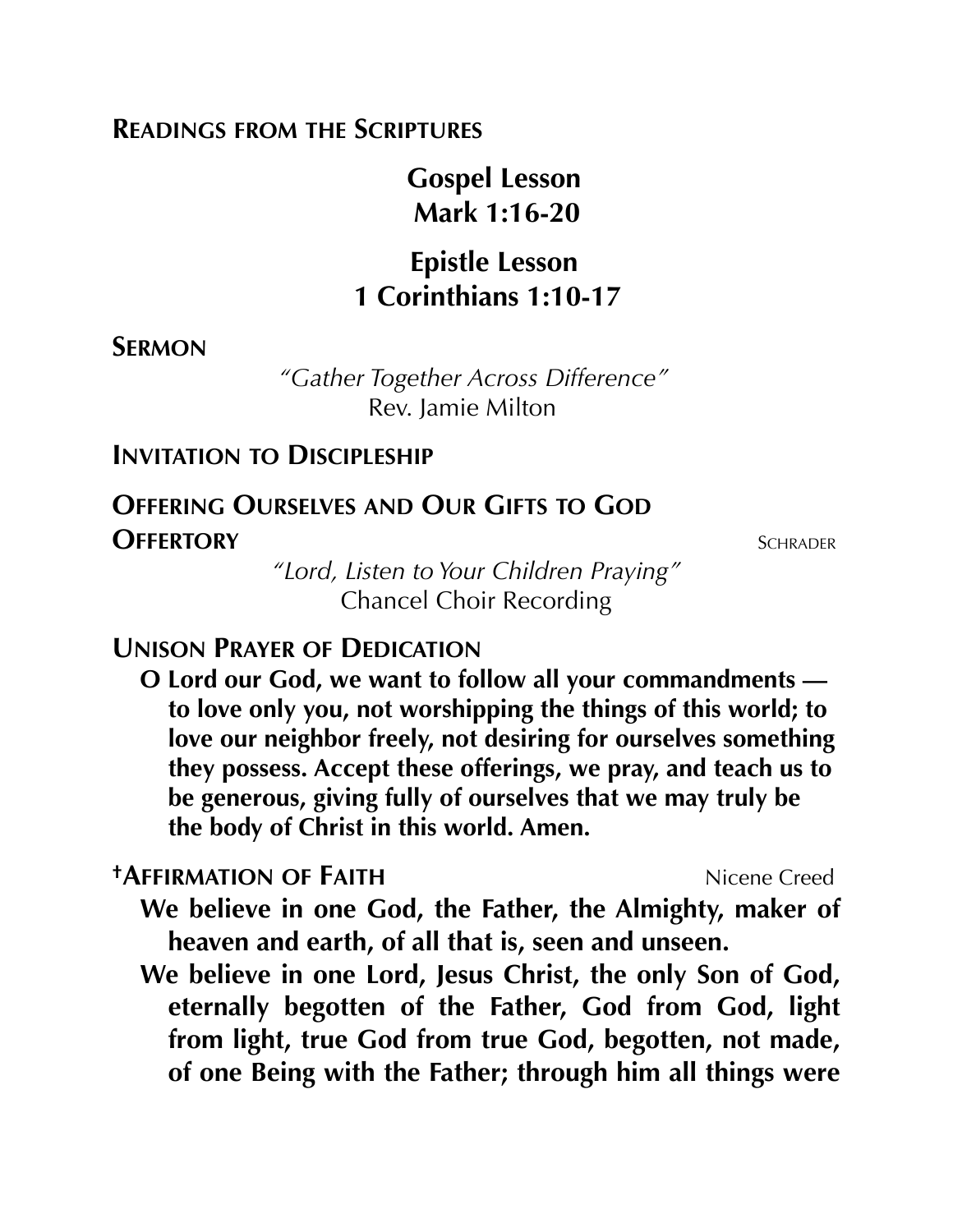**made. For us and for our salvation he came down from heaven, was incarnate of the Holy Spirit and the Virgin Mary and became truly human. For our sake he was crucified under Pontius Pilate; he suffered death and was buried. On the third day he rose again in accordance with the Scriptures; he ascended into heaven and is seated at the right hand of the Father. He will come again in glory to judge the living and the dead, and his kingdom will have no end.**

- **We believe in the Holy Spirit, the Lord, the giver of life, who proceeds from the Father and the Son, who with the Father and the Son is worshipped and glorified, who has spoken through the prophets.**
- **We believe in one holy catholic and apostolic Church. We acknowledge one baptism for the forgiveness of sins. We look for the resurrection of the dead, and the life of the world to come. Amen.**

#### **THE SACRAMENT OF THE LORD'S SUPPER**

**INVITATION TO THE LORD'S SUPPER**

**THE GREAT PRAYER OF THANKSGIVING**

Leader: The Lord be with you.

**People: And also with you.** 

Leader: Lift up your hearts.

**People: We lift them to the Lord.**

Leader: Let us give thanks to the Lord our God.

**People: It is right to give our thanks and praise.**

Leader: Holy God, we praise you…

The Sanctus

Leader: Therefore we join our voices with saints and angels and all the faithful of every time and place, saying: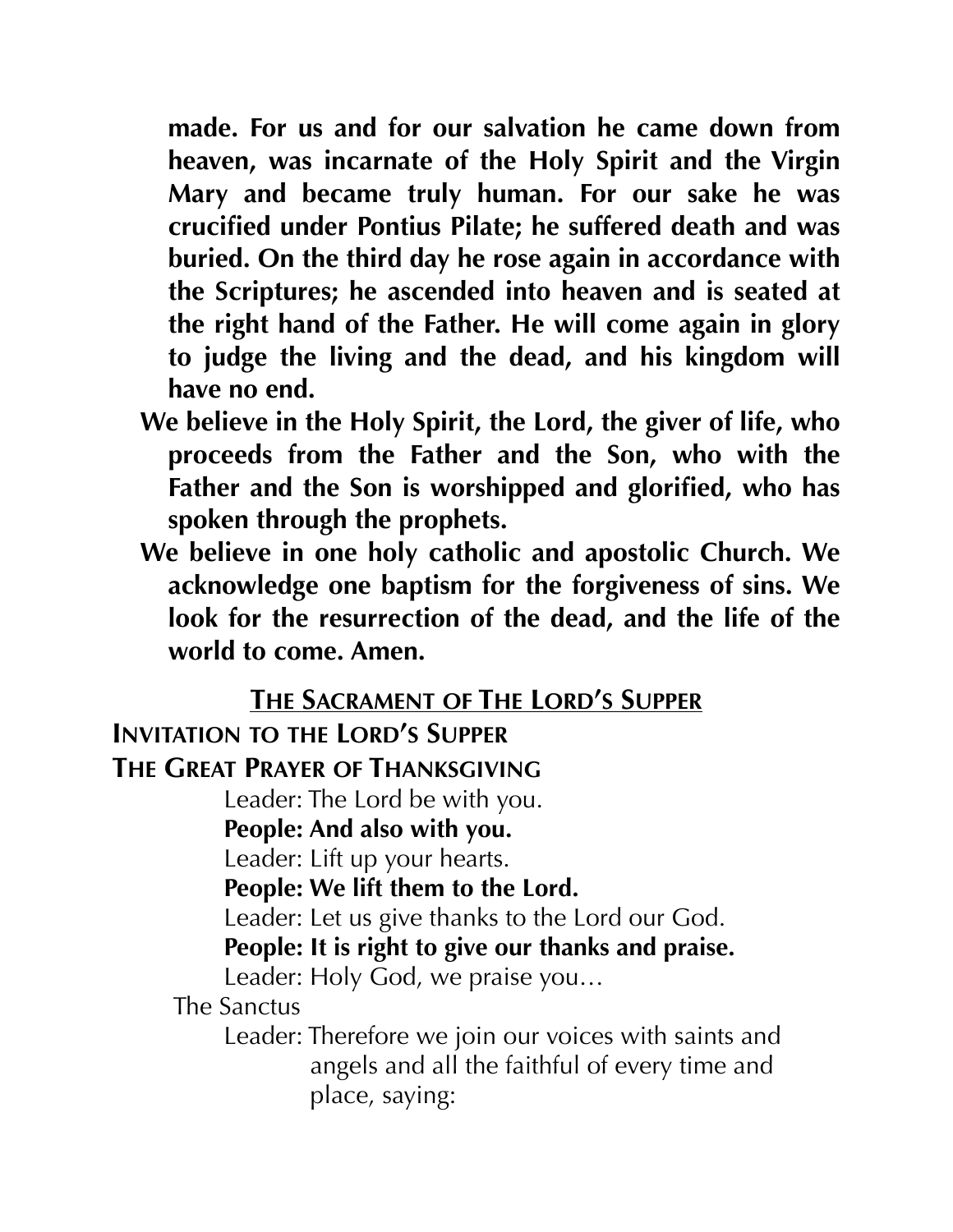**People: Holy, holy, holy Lord, God of power and might, heaven and earth are full of your glory. Hosanna in the highest. Blessed is the one who comes in the name of the Lord. Hosanna in the highest.**

The Words of Institution

Leader: Great is the mystery of faith:

 **People: Christ has died, Christ is risen, Christ will come again.**

Prayers of the people and the Lord's Prayer

**PEOPLE: Our Father, who art in heaven, hallowed be thy name, thy kingdom come, thy will be done, on earth as it is in heaven. Give us this day our daily bread, and forgive us our debts as we forgive our debtors; and lead us not into temptation, but deliver us from evil. For thine is the kingdom, and the power, and the glory forever, Amen.**

**SHARING IN THE BREAD AND CUP**

**UNISON PRAYER AFTER COMMUNION**

**Holy God, we thank you for this feast of grace and life. As we have been served, help us to serve our neighbors. As we have been fed, help us to feed all who are hungry. As we have been loved, help us to love the world — because in Christ you have loved us. Amen.**

#### **BEING SENT WITH GOD'S WORD**

**HYMN OF DEDICATION TWO OAKS** 

*"Let Us Build a House"* Trio recording

**CHARGE & BENEDICTION**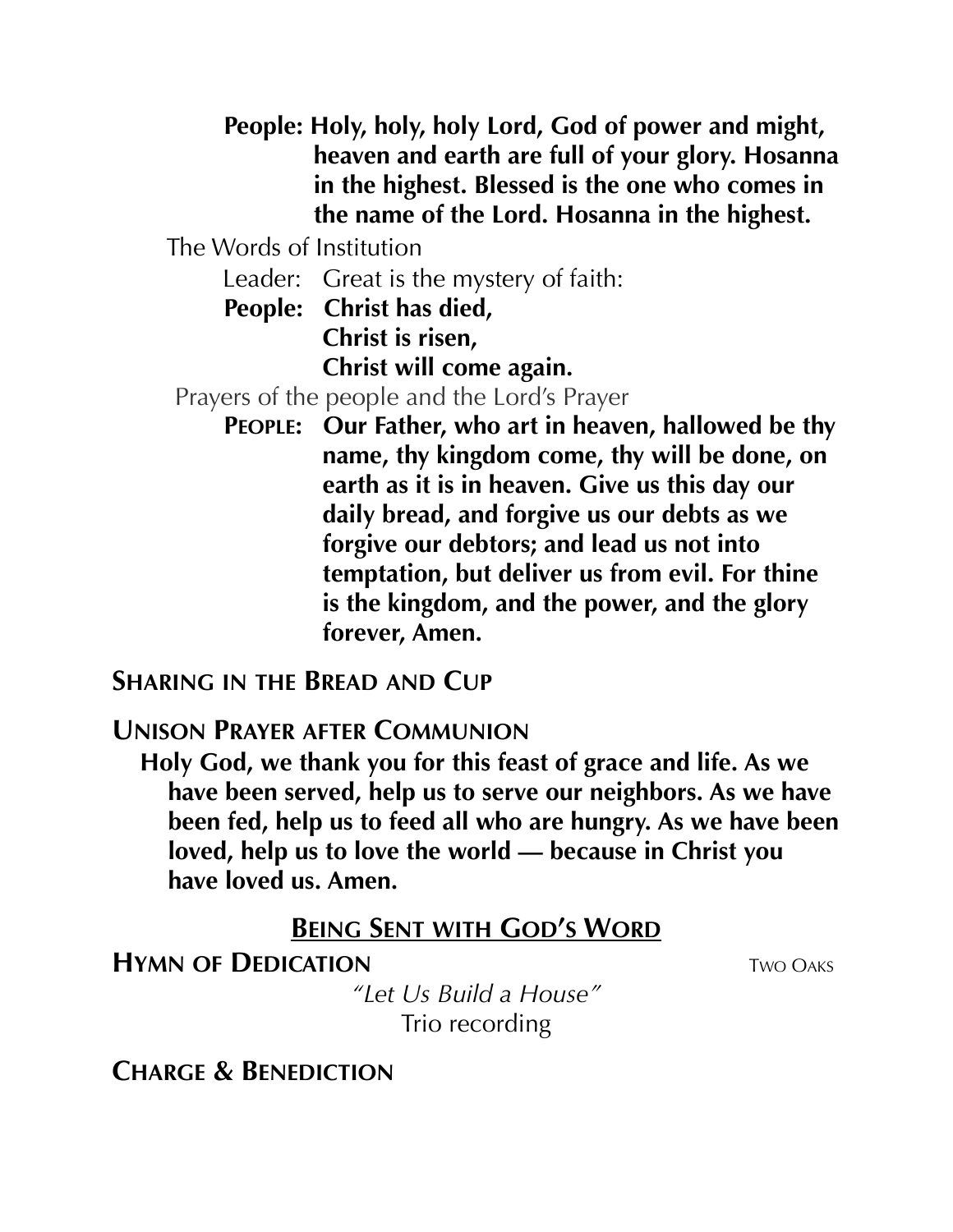#### **POSTLUDE**



Liturgical texts used with permission from: Call to Worship — *Feasting on the Word Worship Companion, Year B, Volume 1*  (Westminster John Knox Press, 2014) Confession and Assurance — Stephen M. Fearing, [www.stephenmfearing.com](http://www.stephenmfearing.com) Other texts come from: *Book of Common Worship* (Westminster John Know Press, 2018)

MINISTERS All the People PASTOR **Rev.** Jamie Milton PARISH ASSOCIATE **Rev. Linda Williams** CCLI License #2328090



**The Boy Scouts will host Fellowship Time in Fellowship Hall following the worship service.**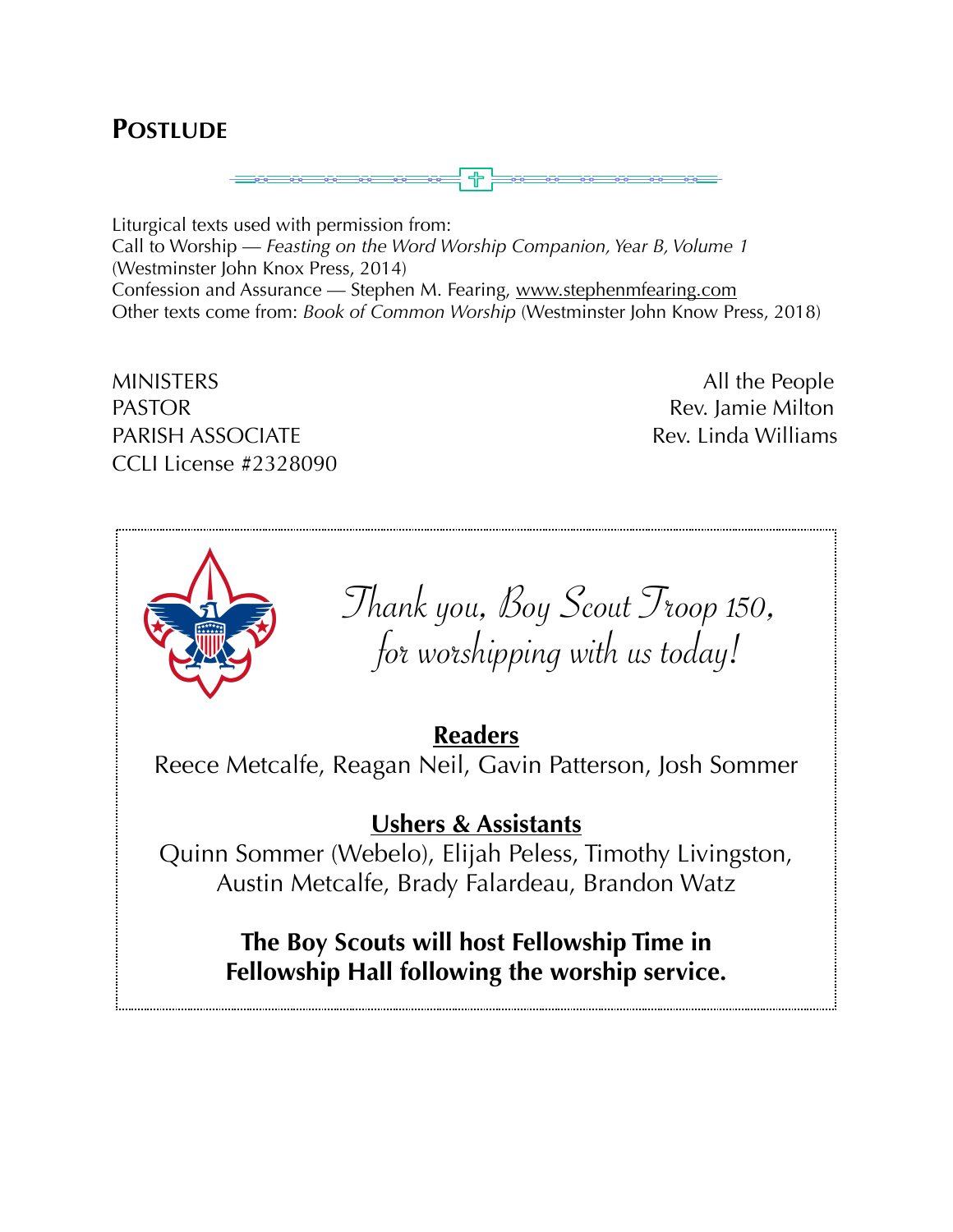**PRAYERS** are extended to the family and friends of Marilyn Lewis. Marilyn passed away on Monday, January 31, 2022. A funeral service will take place at Westminster Presbyterian Church on Monday, February 7 at 11:00 a.m. The family will be present to receive visitors on Monday at Westminster from 10:00 a.m. until the time of the service.

**NURSERY CARE** is available for infants and toddlers during the worship service. Our nursery is equipped with a paging system, and quality childcare is provided by Elaine Edwards who is infant and child CPR trained.

**THE ANNUAL MEETING OF THE CONGREGATION** will take place in the sanctuary next Sunday, February 13, 2022 immediately following the worship service. Annual reports are available today and are located at the rear of the sanctuary. Please limit one per household. You can also view the annual report online. Go to [www.wpcbc.org](http://www.wpcbc.org) and click on the heading 'More,' located at the top, right-hand side of the homepage. Then, click on 'Publications.'

**SOUP LUNCHEON:** On February 13 following the Annual Meeting of the Congregation, the Youth Group will host a soup luncheon and bake sale in Fellowship Hall. Donations will benefit the youth who will attend Triennium this summer. Please plan to stay for this fun and tasty luncheon! Volunteers are needed. If you would like to donate chili, soup, or baked goods, please contact Sandy Graves at sandra.graves@gmail.com.

**THANK YOU FOR YOUR GENEROUS DONATIONS:** Westminster celebrated Children's Sabbath this past October, and with the help of our generous congregation and an anonymous giver, the children and youth department have received a total of \$5,000 to purchase a community farm bundle through Presbyterian Gifts. This gift includes enough livestock, tools and training to support a larger farm that can serve an entire community. This bundle reflects families of chickens, multiple goats, piglets and cows, a pair of oxen with a plow and a collection of equipment enough to help communities raise both healthy food and their standard of living.

Making this financial challenge more interesting, those donating were able to choose which silo — Pastor Jamie's, Pastor Linda's, or Brandi's — to place their donation. In the end, the donations were tied between the three. Plans are currently being made for them to "kiss a cow" sometime in this spring! Stay tuned for more details!

**LYDIA CIRCLE** will meet in-person on the third Thursday of the month at 1:00 p.m. in the Session room. The next meeting is February 17. We are using the *Horizons* Bible Study, *What My Grandmothers Taught Me: Learning from the Women in Matthew's Genealogy of Jesus.*

**DEBORAH CIRCLE:** Ladies, you are invited! The Deborah Circle will meet via Zoom on Tuesday, February 22 at 7:00 p.m. Contact Karen Schoeppach at 989-684-1322 or kaysue@chartermi.net for Zoom information.